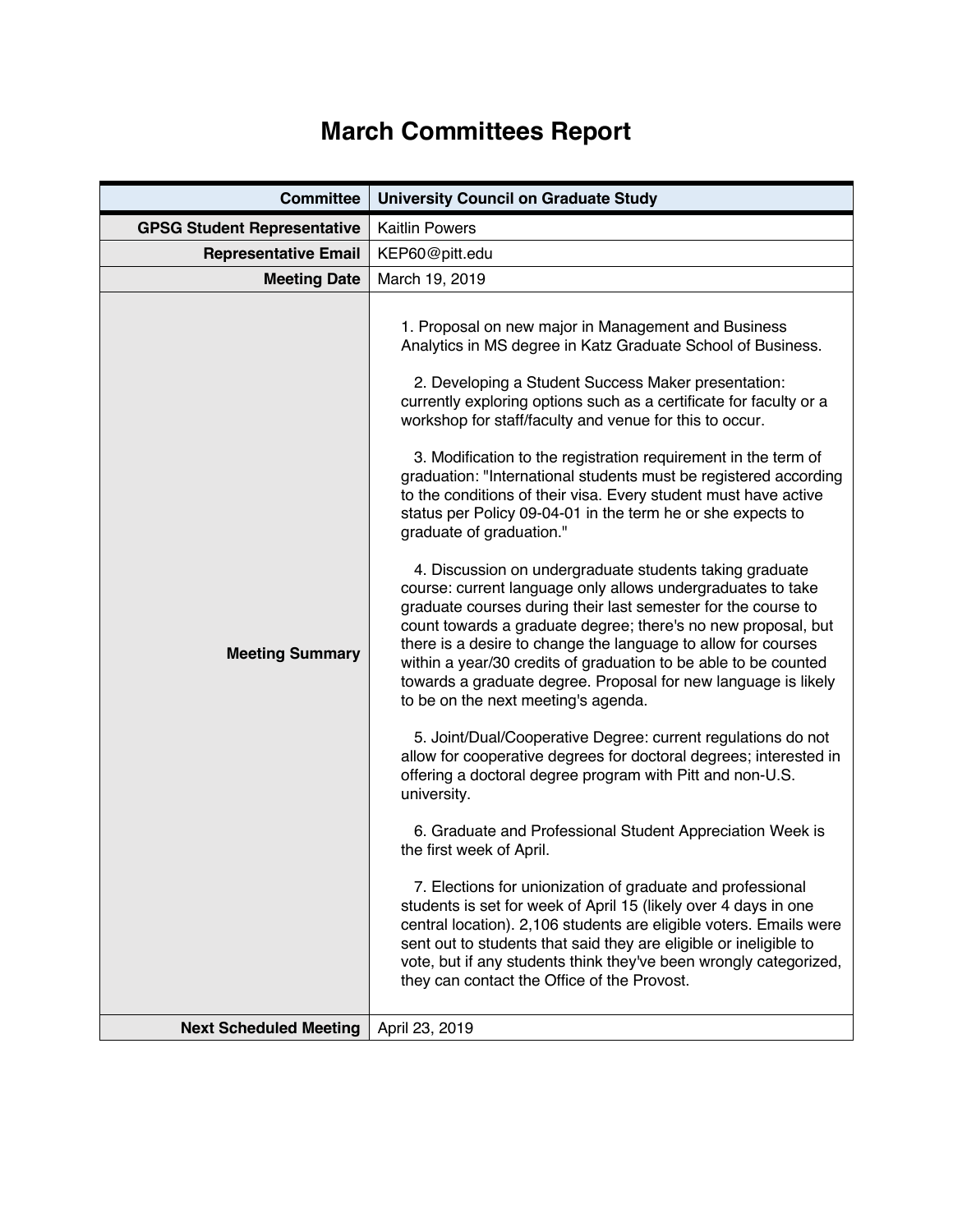| <b>Committee</b>                   | <b>Equity, Inclusion and Anti-Discrimination Advocacy</b>                                                                                                                                                                                                                                        |
|------------------------------------|--------------------------------------------------------------------------------------------------------------------------------------------------------------------------------------------------------------------------------------------------------------------------------------------------|
| <b>GPSG Student Representative</b> | <b>Emily Transue</b>                                                                                                                                                                                                                                                                             |
| <b>Representative Email</b>        | EMT59@pitt.edu                                                                                                                                                                                                                                                                                   |
| <b>Meeting Date</b>                | March 21, 2019                                                                                                                                                                                                                                                                                   |
| <b>Meeting Summary</b>             | Mostly discussed the status of the discussion on using GRE<br>scores in admission. This is likely familiar to those who attending<br>the grad student retreat last month.<br>NOTE: Emily can make presentation/report created by the<br>education subcommittee available to interested students. |
| <b>Next Scheduled Meeting</b>      | April 18, 2019                                                                                                                                                                                                                                                                                   |

| <b>Committee</b>                   | <b>Bylaws and Procedures</b>                                                                                                                                                                                                                                                                                                                                                                                                                                                                                                                                                                                                                                                                                                                                           |
|------------------------------------|------------------------------------------------------------------------------------------------------------------------------------------------------------------------------------------------------------------------------------------------------------------------------------------------------------------------------------------------------------------------------------------------------------------------------------------------------------------------------------------------------------------------------------------------------------------------------------------------------------------------------------------------------------------------------------------------------------------------------------------------------------------------|
| <b>GPSG Student Representative</b> | Sam Herron                                                                                                                                                                                                                                                                                                                                                                                                                                                                                                                                                                                                                                                                                                                                                             |
| <b>Representative Email</b>        | RSH35@pitt.edu                                                                                                                                                                                                                                                                                                                                                                                                                                                                                                                                                                                                                                                                                                                                                         |
| <b>Meeting Date</b>                | March 22, 2019                                                                                                                                                                                                                                                                                                                                                                                                                                                                                                                                                                                                                                                                                                                                                         |
| <b>Meeting Summary</b>             | The meeting consisted primarily of a presentation by a Post<br>Doctorate representative lobbying an amendment to expand the<br>representation of Post Docs on the Council of the Senate.<br>Notably the representative highlighted the fact that the average<br>post doctorate position lasts for approximately 7 years, as<br>opposed to the 2 year average of the past, and as such<br>increased representation is justifiable partially on that basis. The<br>matter will be discussed further and put to vote at future<br>meetings. Additionally, alterations to the term limits of University<br>Senate Officers was discussed. The nature of the alterations<br>and whether they would be implemented was tabled for further<br>discussion at the next meeting. |
| <b>Next Scheduled Meeting</b>      | April 8, 2019                                                                                                                                                                                                                                                                                                                                                                                                                                                                                                                                                                                                                                                                                                                                                          |